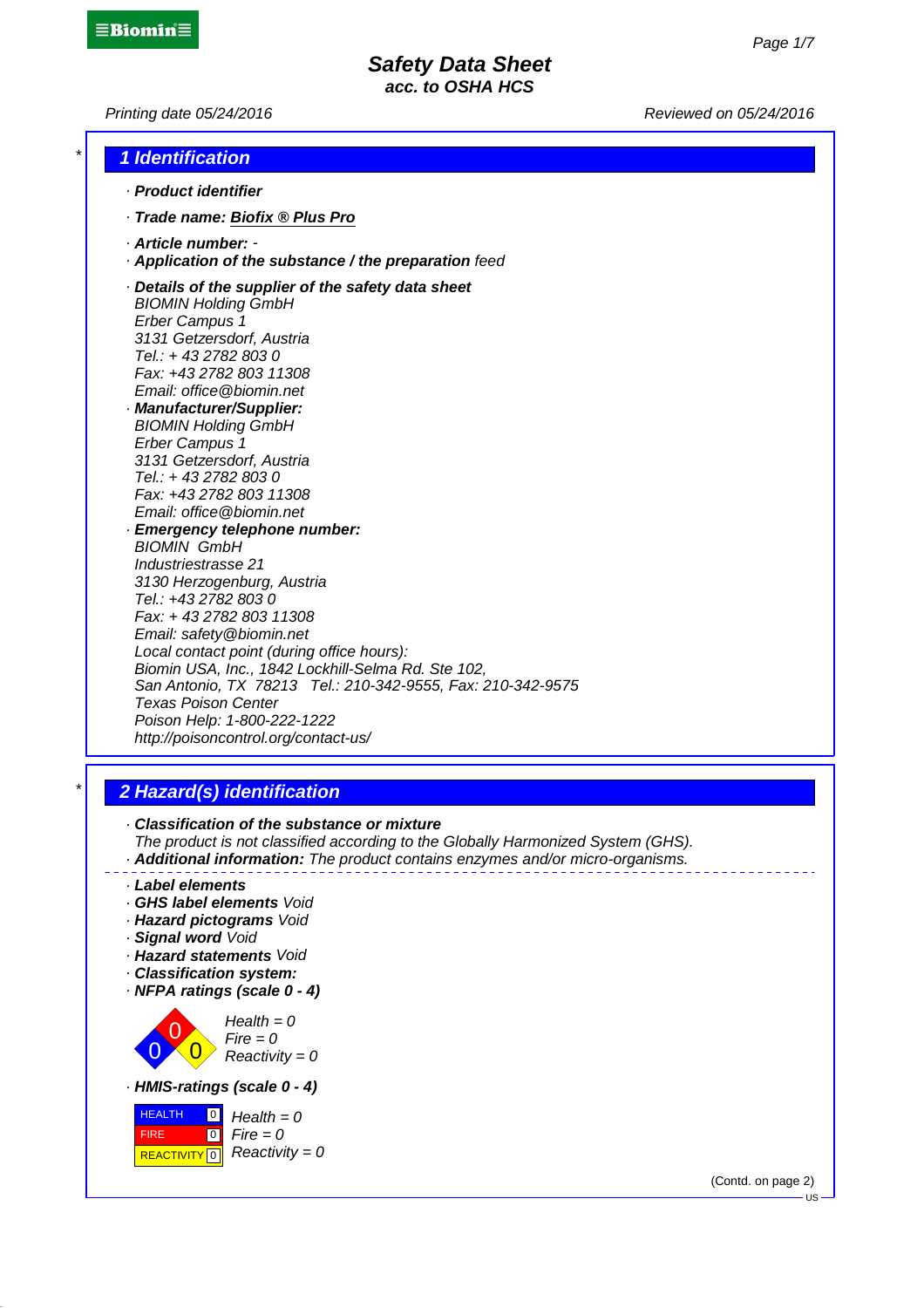**acc. to OSHA HCS**

Printing date 05/24/2016 **Printing date 05/24/2016** Reviewed on 05/24/2016

**Trade name: Biofix ® Plus Pro**

- · **Other hazards**
- · **Results of PBT and vPvB assessment**
- · **PBT:** Not applicable.
- · **vPvB:** Not applicable.

#### \* **3 Composition/information on ingredients**

- · **Chemical characterization: Mixtures**
- · **Description:** Mixture of harmless contents.
- · **Dangerous components:** Void

#### \* **4 First-aid measures**

· **Description of first aid measures**

- · **General information:** No special measures required.
- · **After inhalation:** Supply fresh air; consult doctor in case of complaints.
- · **After skin contact:** Immediately wash with water and soap and rinse thoroughly.
- · **After eye contact:** Rinse opened eye for several minutes under running water.
- · **After swallowing:** Rinse out mouth and then drink plenty of water.
- · **Information for doctor:**
- · **Most important symptoms and effects, both acute and delayed** No further relevant information available.
- · **Indication of any immediate medical attention and special treatment needed** No further relevant information available.

## \* **5 Fire-fighting measures**

- · **Extinguishing media**
- · **Suitable extinguishing agents:**

CO2, extinguishing powder or water spray. Fight larger fires with water spray or alcohol resistant foam.

- · **For safety reasons unsuitable extinguishing agents:** Water with full jet
- · **Special hazards arising from the substance or mixture** No further relevant information available.
- · **Advice for firefighters** n.a.
- · **Protective equipment:** Not applicable
- · **Additional information** None

#### \* **6 Accidental release measures**

- · **Personal precautions, protective equipment and emergency procedures**
- Wear protective equipment. Keep unprotected persons away.
- · **Environmental precautions:** Do not allow to enter sewers/ surface or ground water.
- · **Methods and material for containment and cleaning up:** Pick up mechanically.
- · **Reference to other sections** No dangerous substances are released. See Section 7 for information on safe handling. See Section 8 for information on personal protection equipment.

See Section 13 for disposal information.

(Contd. on page 3)

US

# $\equiv$ Biomin $\equiv$

(Contd. of page 1)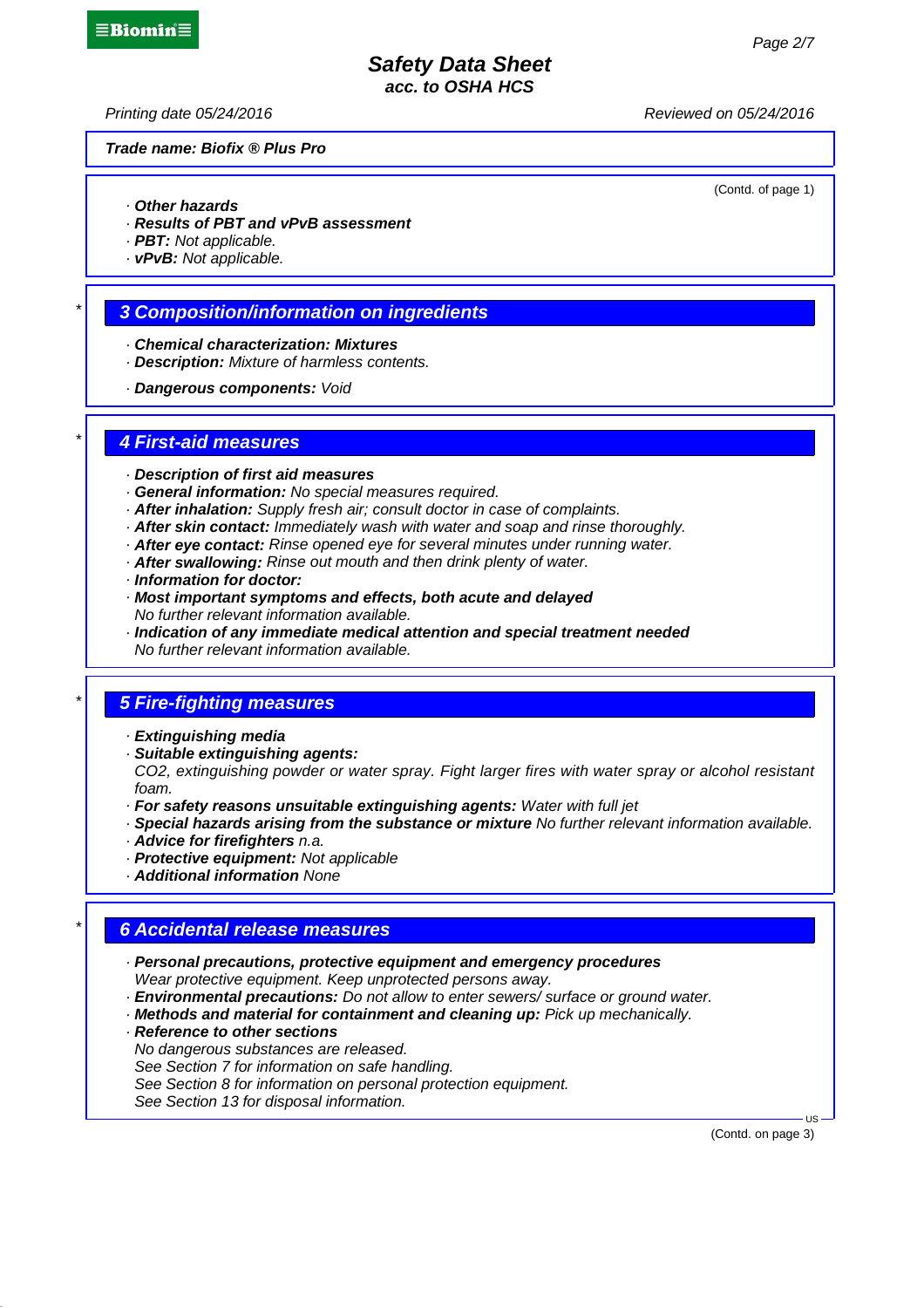**acc. to OSHA HCS**

 $\equiv$ Biomin $\equiv$ 

Printing date 05/24/2016 **Printing date 05/24/2016** Reviewed on 05/24/2016

#### **Trade name: Biofix ® Plus Pro**

(Contd. of page 2)

### \* **7 Handling and storage**

- · **Handling:**
- · **Precautions for safe handling** No special measures required.
- · **Information about protection against explosions and fires:** No special measures required.
- · **Conditions for safe storage, including any incompatibilities**
- · **Storage:**
- · **Requirements to be met by storerooms and receptacles:** No special requirements.
- · **Information about storage in one common storage facility:** Not required.
- · **Further information about storage conditions:**
- Store in cool, dry conditions in well sealed receptacles.
- · **Specific end use(s)** No further relevant information available.

#### \* **8 Exposure controls/personal protection**

· **Additional information about design of technical systems:** No further data; see item 7.

- · **Control parameters**
- · **Components with limit values that require monitoring at the workplace:**

The product does not contain any relevant quantities of materials with critical values that have to be monitored at the workplace.

- · **Additional information:** The lists that were valid during the creation were used as basis.
- · **Exposure controls**
- · **Personal protective equipment:**
- · **General protective and hygienic measures:**
- The usual precautionary measures for handling chemicals should be followed.
- · **Breathing equipment:** Protective mask
- · **Protection of hands:**



Protective gloves

The glove material has to be impermeable and resistant to the product/ the substance/ the preparation.

Due to missing tests no recommendation to the glove material can be given for the product/ the preparation/ the chemical mixture.

· **Material of gloves**

The selection of the suitable gloves does not only depend on the material, but also on further marks of quality and varies from manufacturer to manufacturer. As the product is a preparation of several substances, the resistance of the glove material can not be calculated in advance and has therefore to be checked prior to the application.

· **Penetration time of glove material**

The exact break through time has to be found out by the manufacturer of the protective gloves and has to be observed.

- · **Eye protection:** Safety glasses
- · **Body protection:** Protective work clothing

# \* **9 Physical and chemical properties**

- · **Information on basic physical and chemical properties**
- · **General Information**
- · **Appearance:**

**Form:** Powder

(Contd. on page 4)

US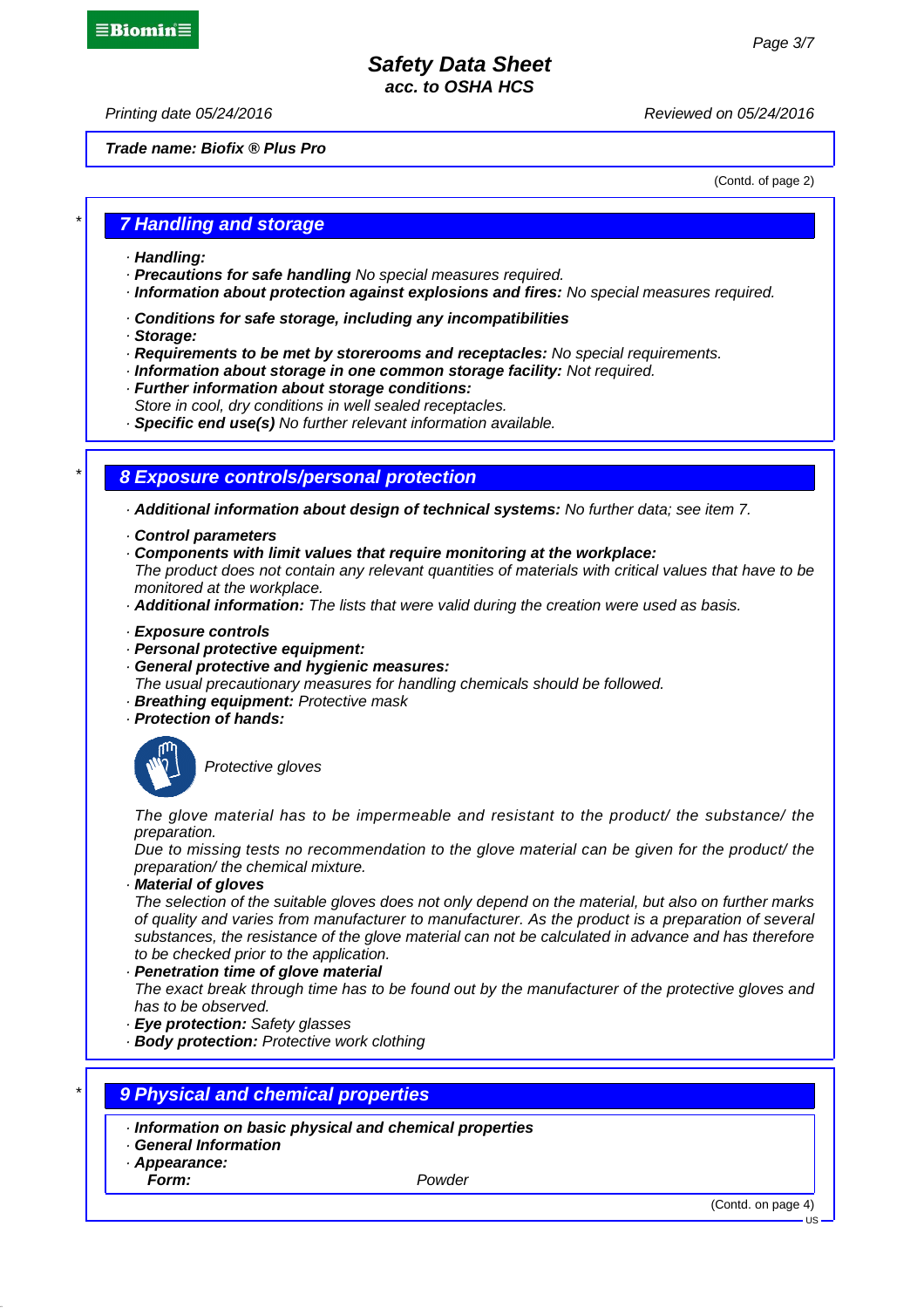# **Safety Data Sheet acc. to OSHA HCS**

Printing date 05/24/2016 **Printing date 05/24/2016** Reviewed on 05/24/2016

**Trade name: Biofix ® Plus Pro**

|                                     | (Contd. of page 3)                                         |  |  |  |  |
|-------------------------------------|------------------------------------------------------------|--|--|--|--|
| Color:                              | According to product specification                         |  |  |  |  |
| · Odor:                             | Odorless                                                   |  |  |  |  |
| · Odor threshold:                   | Not determined.                                            |  |  |  |  |
| Change in condition                 |                                                            |  |  |  |  |
| <b>Melting point/Melting range:</b> | Undetermined.                                              |  |  |  |  |
| <b>Boiling point/Boiling range:</b> | Undetermined.                                              |  |  |  |  |
| · Flash point:                      | Not applicable.                                            |  |  |  |  |
| · Flammability (solid, gaseous):    | Not applicable.                                            |  |  |  |  |
| · Ignition temperature:             |                                                            |  |  |  |  |
| <b>Decomposition temperature:</b>   | Not determined.                                            |  |  |  |  |
| · Auto igniting:                    | Product is not selfigniting.                               |  |  |  |  |
| · Danger of explosion:              | Product does not present an explosion hazard.              |  |  |  |  |
| · Explosion limits:                 |                                                            |  |  |  |  |
| Lower:                              | Not determined.                                            |  |  |  |  |
| <b>Upper:</b>                       | Not determined.                                            |  |  |  |  |
| · Vapor pressure:                   | Not applicable.                                            |  |  |  |  |
| · Density:                          | Not determined.                                            |  |  |  |  |
| · Relative density                  | Not determined.                                            |  |  |  |  |
| · Vapor density                     | Not applicable.                                            |  |  |  |  |
| · Evaporation rate                  | Not applicable.                                            |  |  |  |  |
| · Solubility in / Miscibility with  |                                                            |  |  |  |  |
| Water:                              | Not miscible or difficult to mix.                          |  |  |  |  |
|                                     | · Partition coefficient (n-octanol/water): Not determined. |  |  |  |  |
| · Viscosity:                        |                                                            |  |  |  |  |
| Dynamic:                            | Not applicable.                                            |  |  |  |  |
| Kinematic:                          | Not applicable.                                            |  |  |  |  |
| · Solvent content:                  |                                                            |  |  |  |  |
| <b>Organic solvents:</b>            | 0.0 %                                                      |  |  |  |  |
| <b>VOC content:</b>                 | 0.0 g/l / 0.00 lb/gl                                       |  |  |  |  |
| VOC (EU)                            | 0.00%                                                      |  |  |  |  |
| <b>Solids content:</b>              | 100.0%                                                     |  |  |  |  |
| <b>Other information</b>            | No further relevant information available.                 |  |  |  |  |

# **10 Stability and reactivity**

- · **Reactivity** No further relevant information available.
- · **Chemical stability**
- · **Thermal decomposition / conditions to be avoided:**

No decomposition if used according to specifications.

- · **Possibility of hazardous reactions** No dangerous reactions known.
- · **Conditions to avoid** No further relevant information available.
- · **Incompatible materials:** No further relevant information available.
- · **Hazardous decomposition products:** No dangerous decomposition products known.

(Contd. on page 5)

US

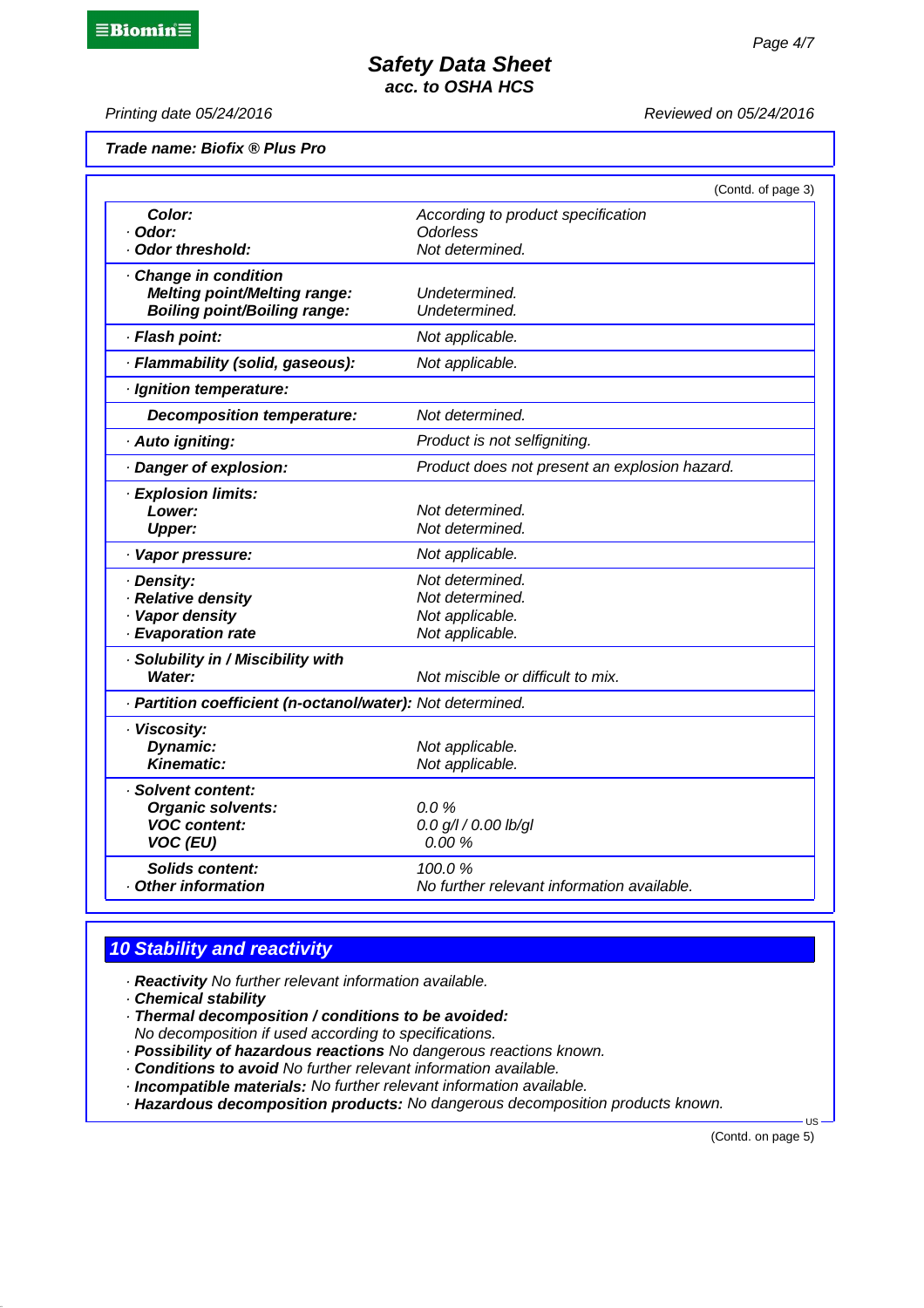**acc. to OSHA HCS**

Printing date 05/24/2016 **Printing date 05/24/2016** Reviewed on 05/24/2016

**Trade name: Biofix ® Plus Pro**

(Contd. of page 4)

### \* **11 Toxicological information**

- · **Information on toxicological effects**
- · **Acute toxicity:**
- · **Primary irritant effect:**
- · **on the skin:** No irritant effect.
- · **on the eye:** No irritating effect.
- · **Sensitization:** No sensitizing effects known.
- · **Additional toxicological information:**

The product is not subject to classification according to internally approved calculation methods for preparations:

When used and handled according to specifications, the product does not have any harmful effects according to our experience and the information provided to us.

Due to the COMMISSION REGULATION (EC) No 429/2008 additives containing enzymes and micro-organisms are assumed to be respiratory sensitisers.

- · **Carcinogenic categories**
- · **IARC (International Agency for Research on Cancer)**

None of the ingredients is listed.

· **NTP (National Toxicology Program)**

None of the ingredients is listed.

· **OSHA-Ca (Occupational Safety & Health Administration)**

Not listed as a carcinogen or potential by OSHA.

## **12 Ecological information**

- · **Toxicity**
- · **Aquatic toxicity:** No further relevant information available.
- · **Persistence and degradability** No further relevant information available.
- · **Behavior in environmental systems:**
- · **Bioaccumulative potential** No further relevant information available.
- · **Mobility in soil** No further relevant information available.
- · **Additional ecological information:**
- · **General notes:**

Water hazard class 1 (Self-assessment): slightly hazardous for water

Do not allow product to reach ground water, water course or sewage system.

Do not allow undiluted product or large quantities of it to reach ground water, water course or sewage system.

- · **Results of PBT and vPvB assessment**
- · **PBT:** Not applicable.
- · **vPvB:** Not applicable.
- · **Other adverse effects** No further relevant information available.

## **13 Disposal considerations**

- · **Waste treatment methods**
- · **Recommendation:**
- Smaller quantities can be disposed of with household waste.

Must not be disposed of together with household garbage. Do not allow product to reach sewage system.

(Contd. on page 6)

US

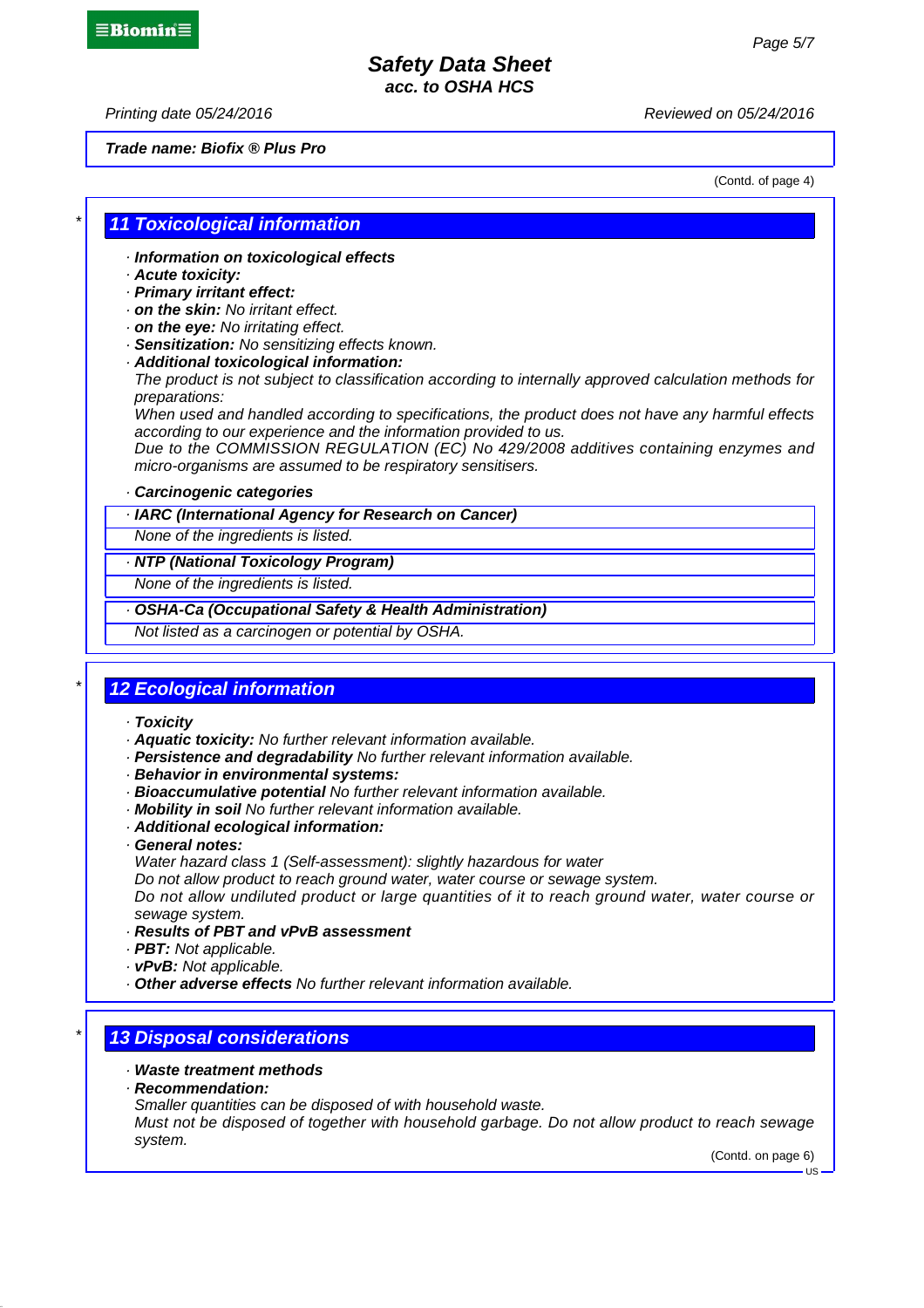**acc. to OSHA HCS**

Printing date 05/24/2016 **Printing date 05/24/2016** Reviewed on 05/24/2016

**Trade name: Biofix ® Plus Pro**

(Contd. of page 5)

· **Uncleaned packagings:**

· **Recommendation:** Disposal must be made according to official regulations.

| · UN-Number                                  |                 |
|----------------------------------------------|-----------------|
| · DOT, ADR, ADN, IMDG, IATA                  | Void            |
| · UN proper shipping name                    |                 |
| · DOT, ADR, ADN, IMDG, IATA                  | Void            |
| · Transport hazard class(es)                 |                 |
| · DOT, ADR, ADN, IMDG, IATA                  |                 |
| · Class                                      | Void            |
| · Packing group                              |                 |
| · DOT, ADR, IMDG, IATA                       | Void            |
| · Environmental hazards:                     |                 |
| · Marine pollutant:                          | No              |
| · Special precautions for user               | Not applicable. |
| · Transport in bulk according to Annex II of |                 |
| <b>MARPOL73/78 and the IBC Code</b>          | Not applicable. |
| · UN "Model Regulation":                     | Void            |

## **15 Regulatory information**

- · **Safety, health and environmental regulations/legislation specific for the substance or mixture**
- · **Sara**
- · **Section 355 (extremely hazardous substances):**
- None of the ingredients is listed.
- · **Section 313 (Specific toxic chemical listings):**
- None of the ingredients is listed.
- · **TSCA (Toxic Substances Control Act):**
- All ingredients are listed.
- · **Proposition 65**
- · **Chemicals known to cause cancer:**

None of the ingredients is listed.

· **Chemicals known to cause reproductive toxicity for females:**

None of the ingredients is listed.

· **Chemicals known to cause reproductive toxicity for males:**

None of the ingredients is listed.

- · **Chemicals known to cause developmental toxicity:** None of the ingredients is listed.
- · **Carcinogenic categories**
- · **EPA (Environmental Protection Agency)**

None of the ingredients is listed.

(Contd. on page 7)

US

 $\equiv$ Biomin $\equiv$